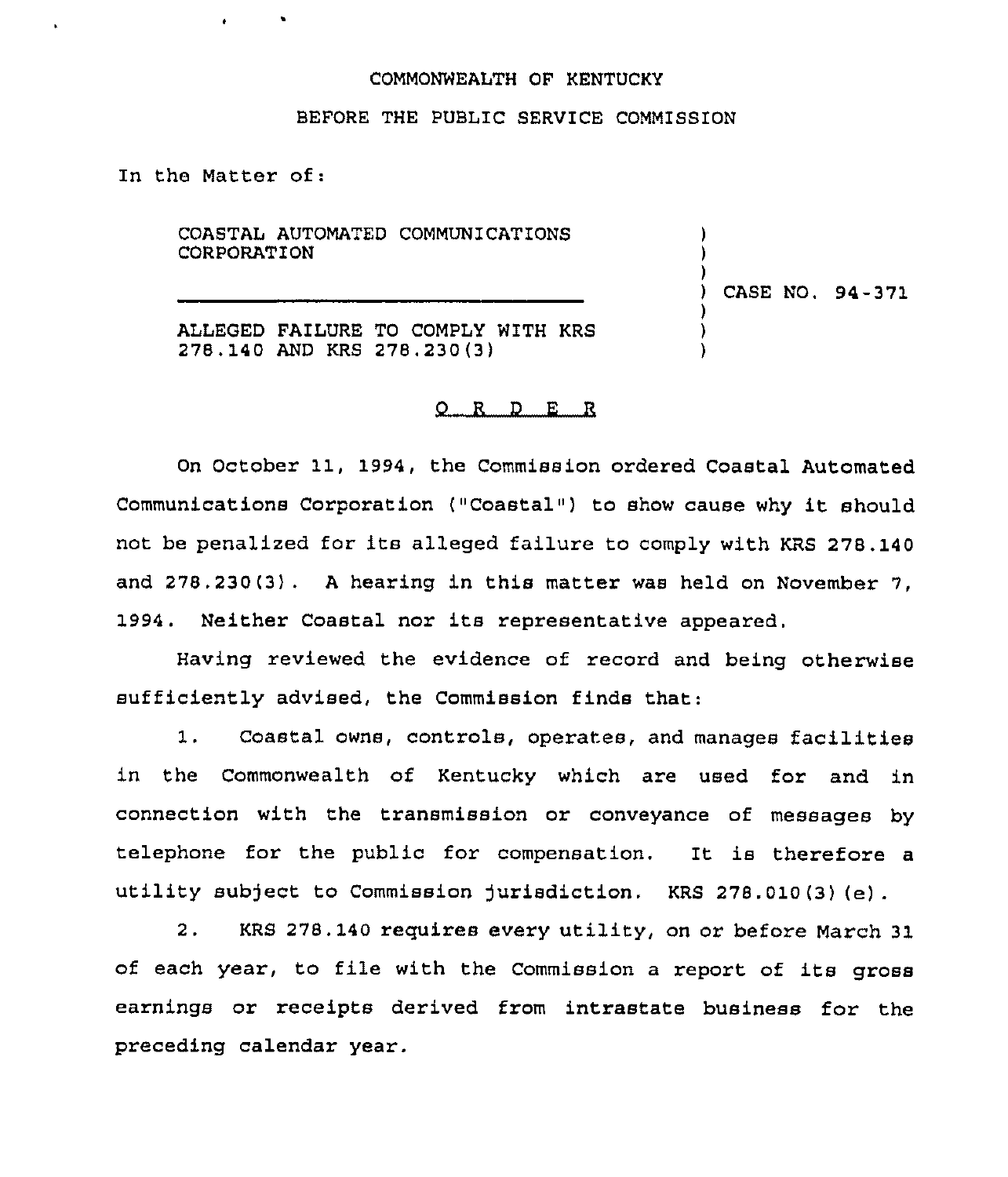3. KRS 278.230(3) directs every utility to file with the Commission any report cr other information that the Commission reasonably requires,

 $\mathbf{r} = \mathbf{r} \times \mathbf{r}$ 

4. Commission Regulation 807 KAR 5:006, Section 3(1), requires every utility to file with the Commission on or before March 31 of each year a financial and statistical report of its utility operations for the preceding calendar year on forms furnished by the Commission.

5. On or about January 2, 1993, the Commission mailed to Coastal two copies of its standard forms for report of gross earnings derived from intrastate business and for the annual financial and statistical report with a letter of instruction to complete the forms for his 1993 calendar year operations.

6. Coastal did not file these reports for its 1993 calendar year operations nor did it request an extension of time in which to make such filing.

7. On April 11, 1994, the Commission mailed <sup>a</sup> letter to Coastal which advised it that the required reports were past due.

8. Commission Staff subsequently contacted Coastal officials by telephone and advised that the required reports were past due.

9. As of the date of this Order, Coastal has not filed a report of gross earnings derived from intrastate business nor an annual financial and statistical report for its 1993 calendar year operations.

10. On October 17, 1994, Coastal was served with a copy of the Commission's Order of October 11, 1994 by certified mail.

-2-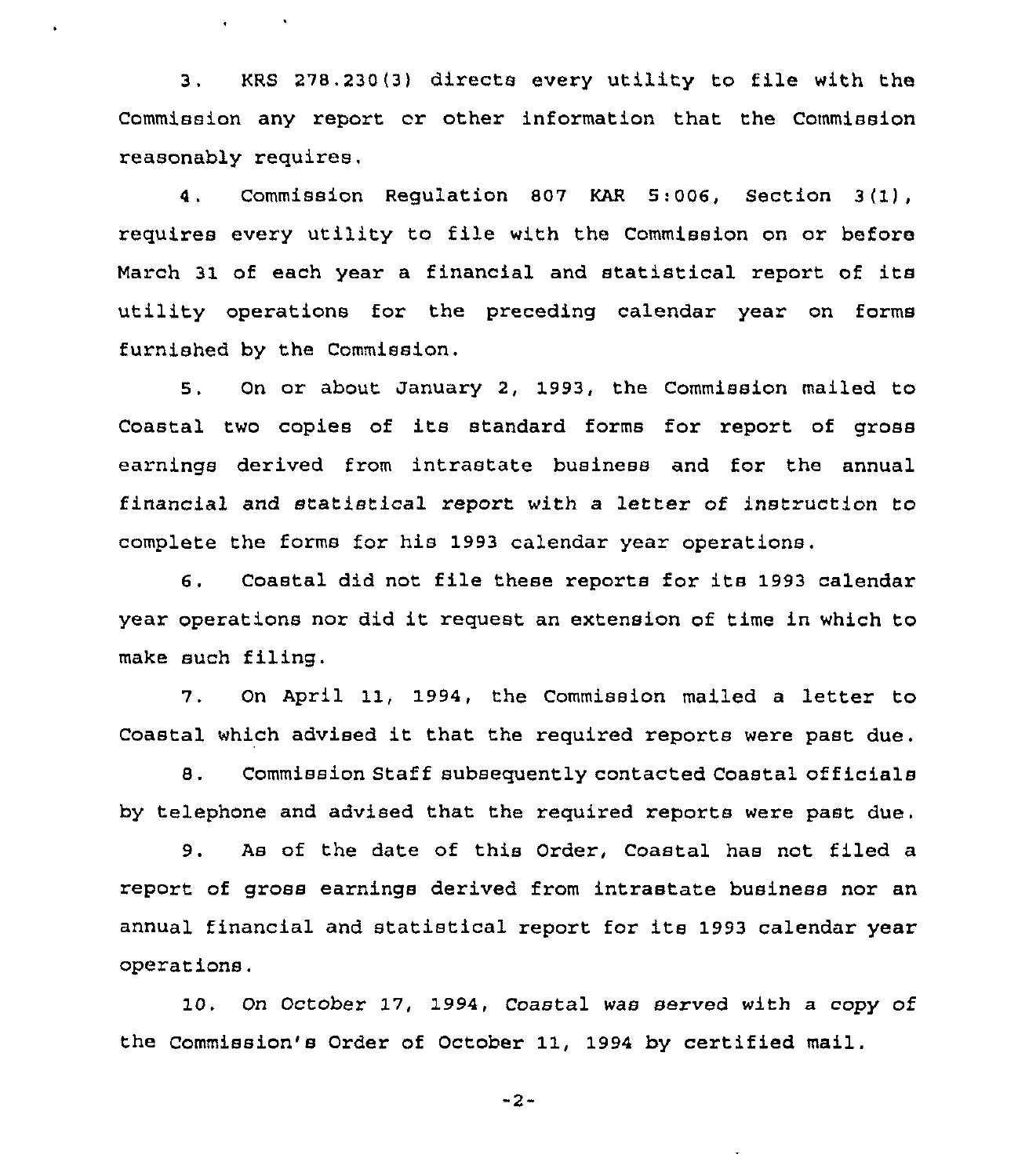11. Where the act which <sup>a</sup> utility is required to do is merely clerical in nature, willfulness or deliberate intent can be<br>inferred from the fact of noncompliance. <u>See Re Dyke Water</u> Comonnv, 55 PUR3d 342 (Cal. P.U,C. 1964).

12. Coastal has willfully failed to submit reports required by KRS 278.140,

13. Coastal has willfully failed to submit reports required by Commission Regulation 807 KAR 5:006, Section 3(1).

14, Coastal has willfully failed to comply with KRS 278.230(3),

15, Coastal should be assessed <sup>a</sup> penalty of 6250 for its willful failure to comply with KRS 278,140 and KRS 278.230 (3) .

IT IS THEREFORE ORDERED that;

1, Coastal is assessed <sup>a</sup> penalty of <sup>8250</sup> for its willful violation of KRS 278.140 and 278.230(3) .

2. Coastal shall pay the assessed penalty within 20 days of the date of this Order. Payment shall be made by certified check or money order made payable to "Treasurer, Commonwealth of Kentucky" and shall be mailed or delivered to the Office of General Counsel, Public Service Commission of Kentucky, 730 Schenkel Lane, P. O. Box 615, Frankfort, Kentucky 40602.

3. Within 20 days of the date of this Order, Coastal shall file with the Commission <sup>a</sup> completed report of its gross earnings

 $-3-$